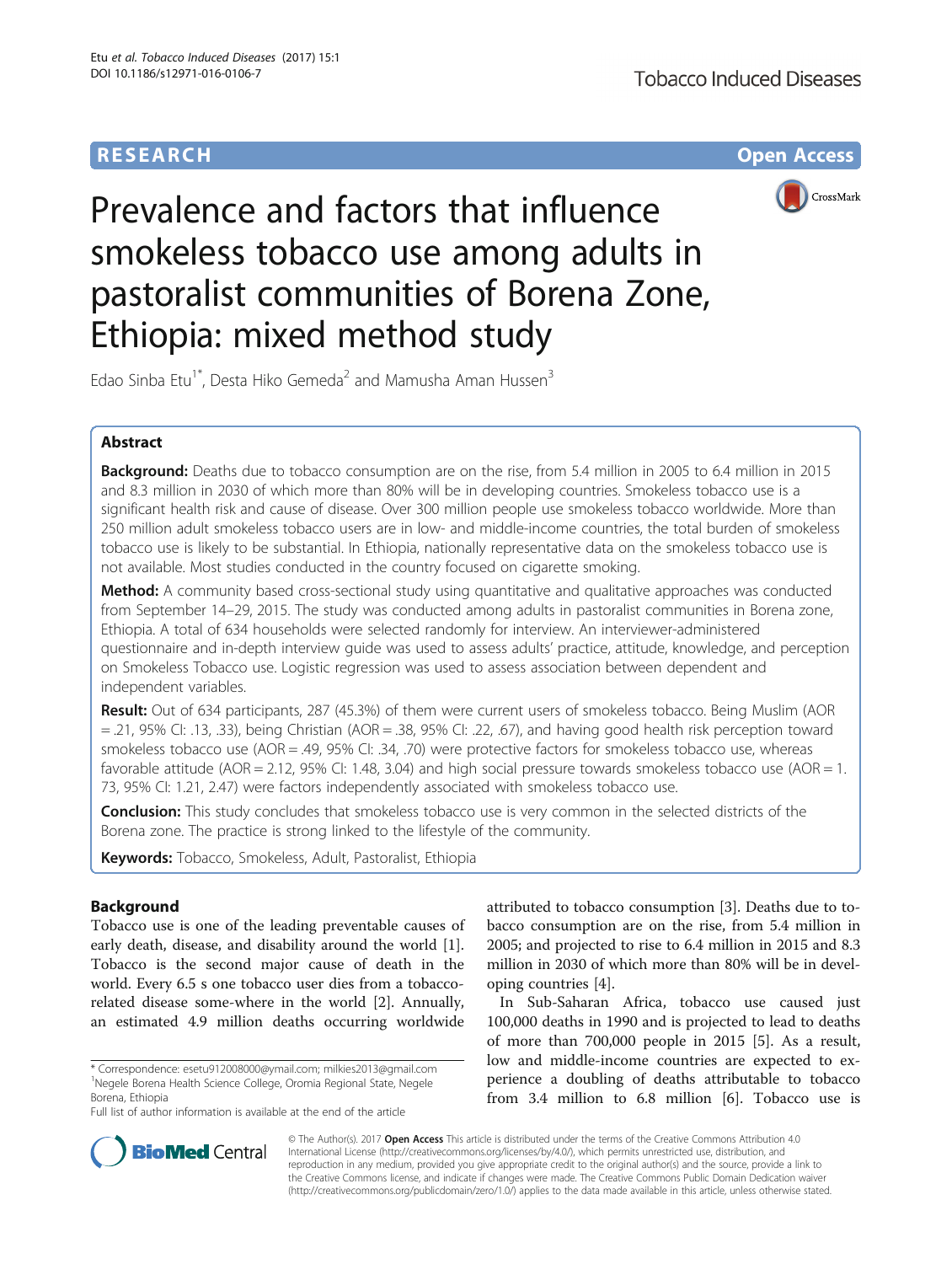responsible for 1.4 million cancer deaths per year. Lung, oral, and nasopharyngeal cancers are some of the major cancers caused by tobacco consumption [\[7](#page-10-0), [8](#page-10-0)].

Discussions of disease and health in Africa and other low- and middle-income countries (LMICs) often focus on infectious diseases. However, according to the WHO, chronic diseases exert a huge toll, with in low and middle income countries (LMICs) contributing 80% of global noncommunicable disease deaths, including those resulting from tobacco use and second-hand smoke exposure [[4](#page-10-0)].

In addition to health effect, the use of tobacco adds a burden to the national economy by increasing costs in health expenditure and other indirect costs related to illness due to tobacco borne diseases [\[9](#page-10-0)]. Thus, aggravate poverty and hold back economic development by leaving families with less money to spend on such basic items as food and education [\[10\]](#page-10-0).

World Health Organization (WHO) estimated an Ethiopian national tobacco use prevalence at 7.6% [[11\]](#page-10-0), while recent study reported adolescents prevalence of 17.2%, (13.3% males and 3.8% females) in 2014 [\[12\]](#page-10-0). Most of these studies indicate cigarette smoking have become common practices among high school students [[13, 14](#page-10-0)] and college/university students in Ethiopia [\[15](#page-10-0), [16\]](#page-10-0).

Smokeless tobacco use is a significant health risk and cause of disease [\[17](#page-10-0)]. Over 300 million people use smokeless tobacco worldwide. More than 250 million adult ST users are in low- and middle-income countries, the total burden of smokeless tobacco use is likely to be substantial [[18, 19\]](#page-10-0). Unlike cigarettes and other forms of tobacco, smokeless tobacco is not burned. Instead, nicotine is absorbed into the body through direct contact of the tobacco with mucous membranes in the mouth or nose. In addition to nicotine, smokeless tobacco contains over 3000 chemicals, [[20\]](#page-10-0), including 28 known carcinogens (cancer-causing compounds [\[21](#page-10-0)].

The amount of nicotine absorbed when using smokeless tobacco is two to three times the amount that someone gets from a cigarette. A person who consumes eight to ten dips or chews per day receives the same amount of nicotine as someone who smokes 30 to 40 cigarettes er day [[20](#page-10-0)]. The average cigarette contains 8.4 mg of nicotine while an average "dip" of moist snuff has 14.5 mg of nicotine, meaning someone using chewing tobacco can be exposed to as much as 133 mg of nicotine in a day [[21\]](#page-10-0). Moreover, smokeless tobacco use in some regions appears concurrently with cigarette smoking, thus contributing to the total health burden of tobacco use [[19](#page-10-0), [22](#page-10-0)].

Yet international tobacco control efforts have largely focused on cigarettes, devoting only limited attention to other types of products, including smokeless tobacco. Reduction in the prevalence of tobacco smoking in many developed countries, forces tobacco companies

to look for opportunities to develop new growth in tobacco use in developing counties and began to market new products in smokeless form [[23, 24](#page-10-0)] consequently, the use of smokeless tobacco is growing in popularity [\[25](#page-10-0)].

Data from the Global Youth Tobacco Survey show that students aged 13–15 surveyed in 132 countries were more likely to report using non-cigarette tobacco products including smokeless tobacco products (11.2%) than to report smoking cigarettes (8.9%) [\[26](#page-10-0), [27\]](#page-10-0). A secondary data study that was undertaken in Congolese school-going adolescents, found that the prevalence of smokeless tobacco use was 18.0%, with no sex or age differences in the prevalence [[28](#page-10-0)]. However, in Ethiopia, nationally representative data on prevalence and the effects of smokeless tobacco use are not available [\[29](#page-10-0)]. Most of studies conducted in the country focused on cigarette smoking among urban populations or students [[30](#page-10-0)–[33\]](#page-10-0).

Our study aimed to fill a literature gap on the prevalence and health effects of smokeless tobacco use in a region of Ethiopia. We would like to illustrate that even though, trends in prevalence of smokeless tobacco use and its health effect have not been well studied, there are several adverse health effects attributable to smokeless tobacco use [\[3](#page-10-0), [34](#page-10-0)].

## Methods

### Study area

The study was carried out among pastoralists in the Borena zone of the Oromia Regional State, Ethiopia, from September 14–29, 2015. Borena zone is one of the largest pastoralists among pastoralist areas in Oromia regional state. The zone has an estimated total population of 878,161 and 162,746 households according to Central Statistical Agency [[11\]](#page-10-0).

### Participants and sampling strategies

Multistage sampling technique was used to recruit study participants. Borena zone was selected on purposive because its remoteness and large size compared to other pastoralist zones. Simple random sampling was used to select three districts out of ten pastoralist districts namely; Yabello, Arero and Moyale districts were selected. Then, simple random sampling was used to select 30% of kebeles (smallest administrative unit) in each districts (total 20 kebeles from three districts were included in the study) that was seven kebeles from Yabello, seven kebeles from Arero and six Moyale districts. Sampling frame of Household was prepared from family folders in selected kebeles. Then, the sample size was allocated proportional to the size of households in each selected kebeles. Finally, the simple random sampling technique was used to select individuals for the interview (Table [1\)](#page-3-0).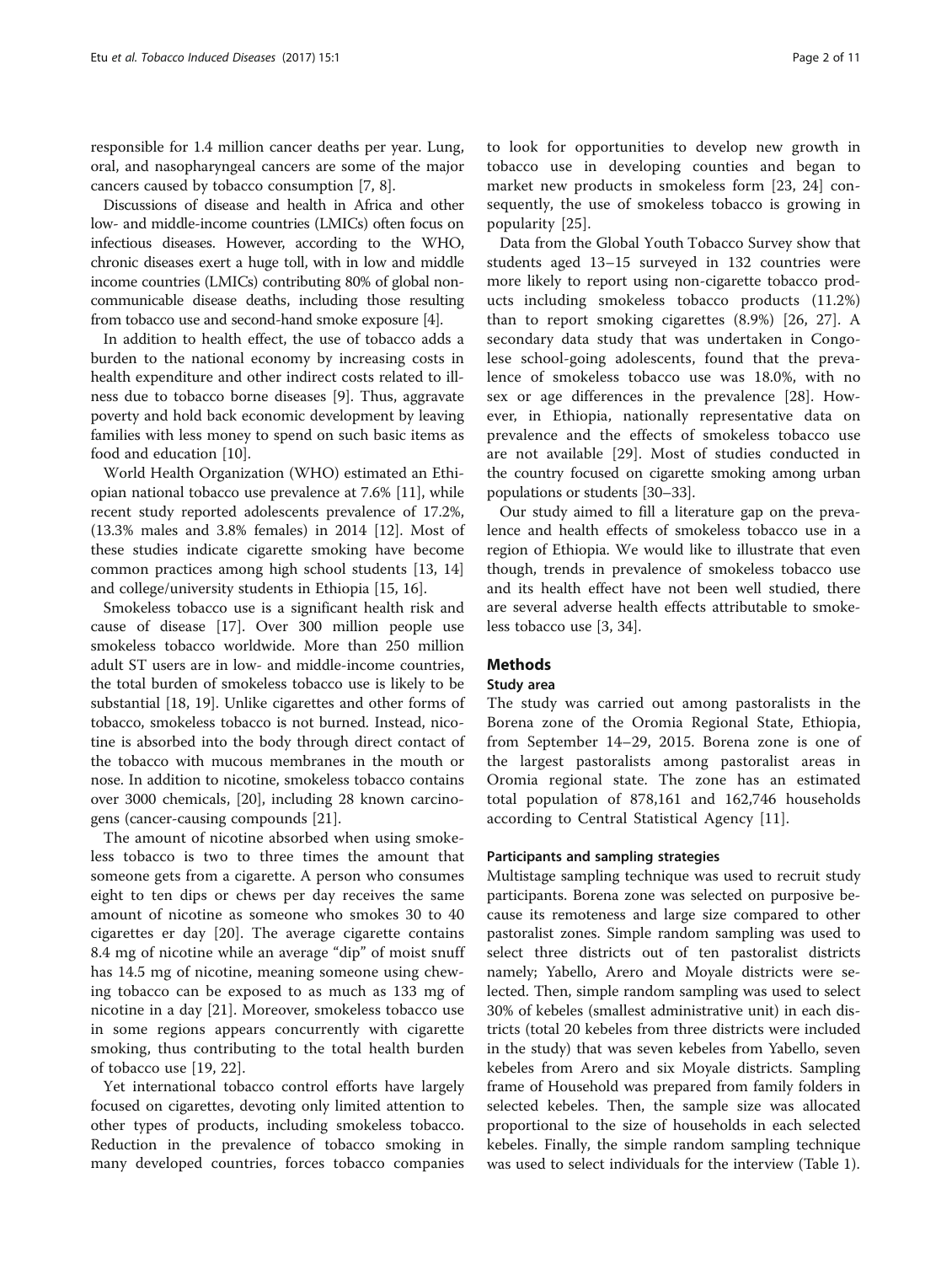During the data collection process, closed houses were revisited for three times. The persons who were not available after they were selected for the study were considered as non-respondents. For more than one person fulfilling the inclusion criteria in the same household, one person was selected using the lottery method.

The sample size was determined by using single population proportion formula considering the following parameters; since there is no similar study on SLT in Ethiopia, sample size was calculated by assuming 50% prevalence of SLT use, 95% confidence level, and 5% margin of error. Thus, final sample size by considering a 10% non-response rate and design effect of 1.5, was 634 households.

The participants for the in-depth interview were selected using purposive sampling technique on the basis of a prior specification of desired characteristics like SLT use, experience level. Adult above 18 years and reside in that community for 6 months and above was included in the interviews.

### Measurement and instrument

The structured questionnaire comprised of five parts: socio-demographic characteristics, smokeless tobacco use, knowledge about SLT health effect, attitude towards smokeless tobacco use, health risk perception, and social norm. The socio-demographic section collected information on the age, marital status, religion, ethnicity, income, education status, and occupation of the respondent. The smokeless tobacco use was measured using an items adapted from Global adult tobacco survey (GATS) [[35](#page-10-0)]. The GATS includes core questions (smokeless tobacco use prevalence, pattern of consumption, and exposure to anti-smokeless message on media).

The knowledge of smokeless tobacco health effect was assessed by multiple choice questions. A correct answer was given one mark, while a wrong answer was given zero. Knowledge scores ranged from 0 to 13 and mean score was used cut off level to classify as insufficient knowledge and sufficient knowledge. Attitude was measured by items in which the responses were rated on five point likert scale ranging from (1) strongly disagree to (5) strongly agree. The score of all items were summed and higher score reflect positive attitude towards SLT use. SLT use health risk perception was assessed by items which measure respondents perception on chance of occurrence of a health risk and perceived severity of health consequences. The items were rated on five point likert scale. The score of all items were summed and higher score reflect higher risk perception. Social norms for SLT use was measure by items that assess what respondents believe happening in their neighborhood or community or what respondent perceived other people in their neighborhood do and extent to which respondents

believe that they expected to use SLT or get approval from others. Items, asking respondents to indicate their agreement with a number of statements on a 5-point likert scale with responses ranging from 'strongly disagree' to 'strongly agree'. The score of all items will be summed and higher score reflects higher social towards SLT use.

### Data collection procedures

Prior to field implementation of data collection, twelve research assistants and two supervisors were trained on their role, responsibilities, purpose of the study, contents of questionnaires, data collection techniques, and data recording techniques and questionnaire was pretested. Data were collected using structured questionnaire through face to face interview in local language (Afan Oromo). To ensure quality of data, the following measures were undertaken: The questionnaire, which was prepared in English, was translated to Afan Oromo and back translated to English by a translator who was blinded to the original questionnaire prepared in English to check consistency.

### Statistical analysis

Collected data were entered into Epi-Data version 3.1 and exported to SPSS version 20.0 for analysis. Descriptive statistics were performed and presented by text, tables and graphs. Chi-squared test was used to determine adequacy of the cells and test the association between independent variables and the outcome. Binary logistic regression was used to examine the relationship between the proposed predictors and SLT use. Variables with  $p$ -value < 0.25 were selected for multivariable logistic regression analysis to identify factors independently associated with the outcome. Odds ratio was used as measure of strength of association (with the accompanying  $p$ -values and confidence intervals). A  $p$ -value less than 0.05 was used as statistical significance.

For qualitative part, trained and experienced research assistants conducted audio-taped based interview and notes were taken to ensure completeness of data. The verbatim was transcribed first in to language in which the interview was conducted [Afan Oromo] then translated to English by research assistants. The principal investigator validated the transcript and verbatim.

The interview was audio-taped based on willingness of respondents and notes were taken to ensure completeness of data.

After validating the transcription, the typed narratives were then translated into English. The principal investigator and supervisors conducted analysis of data using thematic analyses aiming to identify a set of main themes that captured the diverse views and feelings expressed by respondents. The transcripts were reviewed many times, and codes were developed to describe groups of words or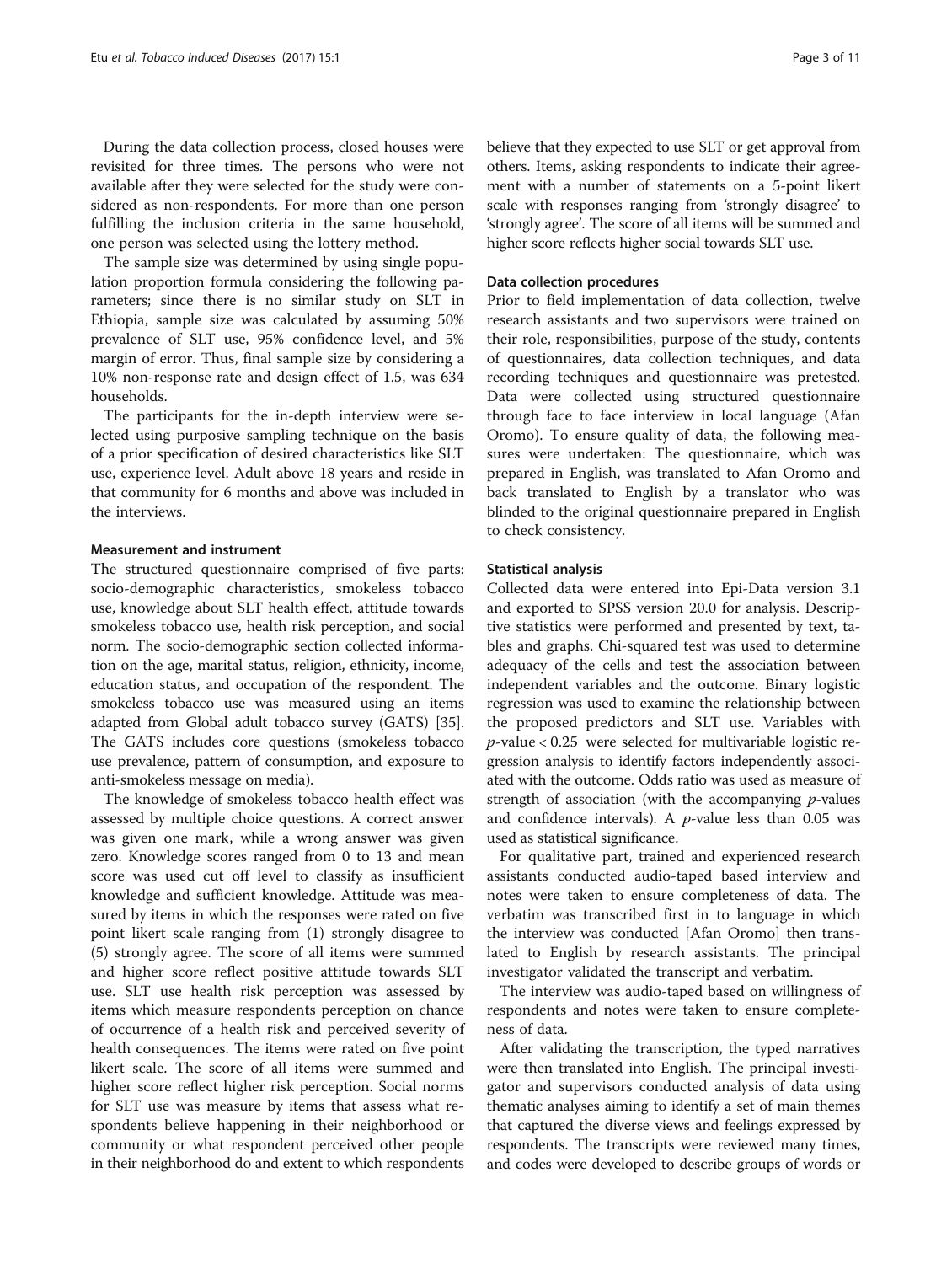<span id="page-3-0"></span>categories with similar meanings. The categories were identified and used to generate themes emerging from the data. Direct quotations of key informants were presented in key findings to triangulate with quantitative findings.

## Ethical consideration

The ethical clearance was obtained from the research ethics committee of Jimma University. Permission was obtained from Oromia Regional State and from administrative bodies of each zone and districts including kebeles. Verbal consent was obtained from each respondent after explaining the purpose, benefit, the confidentiality and voluntary participation features of the study. Moreover, the study questionnaire was anonymous and interview was conducted in a private setting to maintain privacy of the respondents for sensitive questions.

### Results

## Socio-demographic characteristics

In this study, 634 (100%) adults participated in the study. Of the total respondents, 414 (65.3%) were male, 542 (85.5%) were married, 399 (62.9%) were Wakefata, 630 (99.4%) were from Oromo ethnic group, 502 (79.2%) were cannot read and write, 490 (77.3%) were pastoralist, 291 (45.9%) had an income range between 151 and 650 (which is approximately 7–31 USD) per month and 140 (22.1%) were in the age group >50 years with a mean age of 42.24 (Table [2](#page-4-0)).

## Prevalence of smokeless tobacco use

In this study, of all of respondents 287 (45.3%) of participants were current smokeless tobacco users.

One of the in-depth interview participants explained as below;

"Many people use smokeless tobacco in the villages; both men and women chew tobacco."

Half of participants 144 (50.2%) who were current smokeless tobacco users reported that one of their family members were smokeless tobacco users. The majority of participants 231 (80.5%) who were current smokeless

tobacco users reported that their close friends were smokeless tobacco users.

More than one-fourth of adults 80 (27.9%), who were current smokeless tobacco users were concurrent users of both cigarette and smokeless tobacco. Of all current smokeless tobacco users, 235 (81.9%) of participants were reported that they did not make any quit attempt of smokeless tobacco use in the past 12 months. Only few adults 24 (7%) who were current smokeless tobacco non-users were former smokeless tobacco users. From all current smokeless tobacco users, 195 (67.9%) of participants were reported that they were not advised to quit smokeless tobacco use by health care providers in the past 12 months. For 210 (33.1%) daily smokeless tobacco users, the mean frequency of chewing per day was 8.6 (SD = 3.5); and for 77 (12.1%) occasional smokeless tobacco users, the mean of chewing per week was 5.8  $(SD = 8.2)$  (Table [3\)](#page-5-0).

Among male participants, 177 (42.8%) were smokeless tobacco users while half 110 (50%) of female participants were smokeless tobacco users. Among Wakefata followers, 232 (58.1%) were smokeless tobacco users. Among divorced participants 15 (57.7%) were smokeless tobacco users. Among age category >50 years participants, 75 (53.6%) were smokeless tobacco users (Table [4\)](#page-6-0).

Nearly three fourth 246 (70.9%) of adults who were current smokeless tobacco non-users had unfavorable attitude towards smokeless tobacco use while more than half 147 (51.2%) of adults who were current smokeless tobacco users had favorable attitude towards smokeless tobacco use. 50-year-old male SLT user said that:

"…tobacco helped me to get relief from pain; even it helps me to forget issues that worry me. If feel alright only after I use tobacco otherwise I feel discomfort"

Majority of current smokeless tobacco non-users 212 (61.1%) and users 170 (59.2%) had insufficient knowledge about smokeless tobacco use health effect. A 65 years old female SLT user stated that:

"…personally, I do not know any heath problem caused by using smokeless tobacco. It may cause

Table 1 Selected districts with their total population, estimated households and proportional allocation, Borena zone, Oromia Regional State, Southern Ethiopia, 2015

| Sr.   | <b>Districts</b> | <b>Total Kebeles</b> | Population | HHs (/4.8 conversion factor) | No of Selected<br>Kebeles | No of HHs in<br>selected kebeles | PPA of HHs from<br>selected kebeles |
|-------|------------------|----------------------|------------|------------------------------|---------------------------|----------------------------------|-------------------------------------|
|       | Yabello          | 23                   | 104.743    | 21822                        |                           | 9788                             | 140                                 |
|       | Arero            | 21                   | 41.583     | 8664                         |                           | 4125                             | 59                                  |
|       | Movale           | 20                   | 159.499    | 33228                        |                           | 12952                            | 186                                 |
| Total |                  | 64                   | 305.825    | 63.714                       | 20                        | 26,865                           | 634                                 |

PPA Proportional Allocation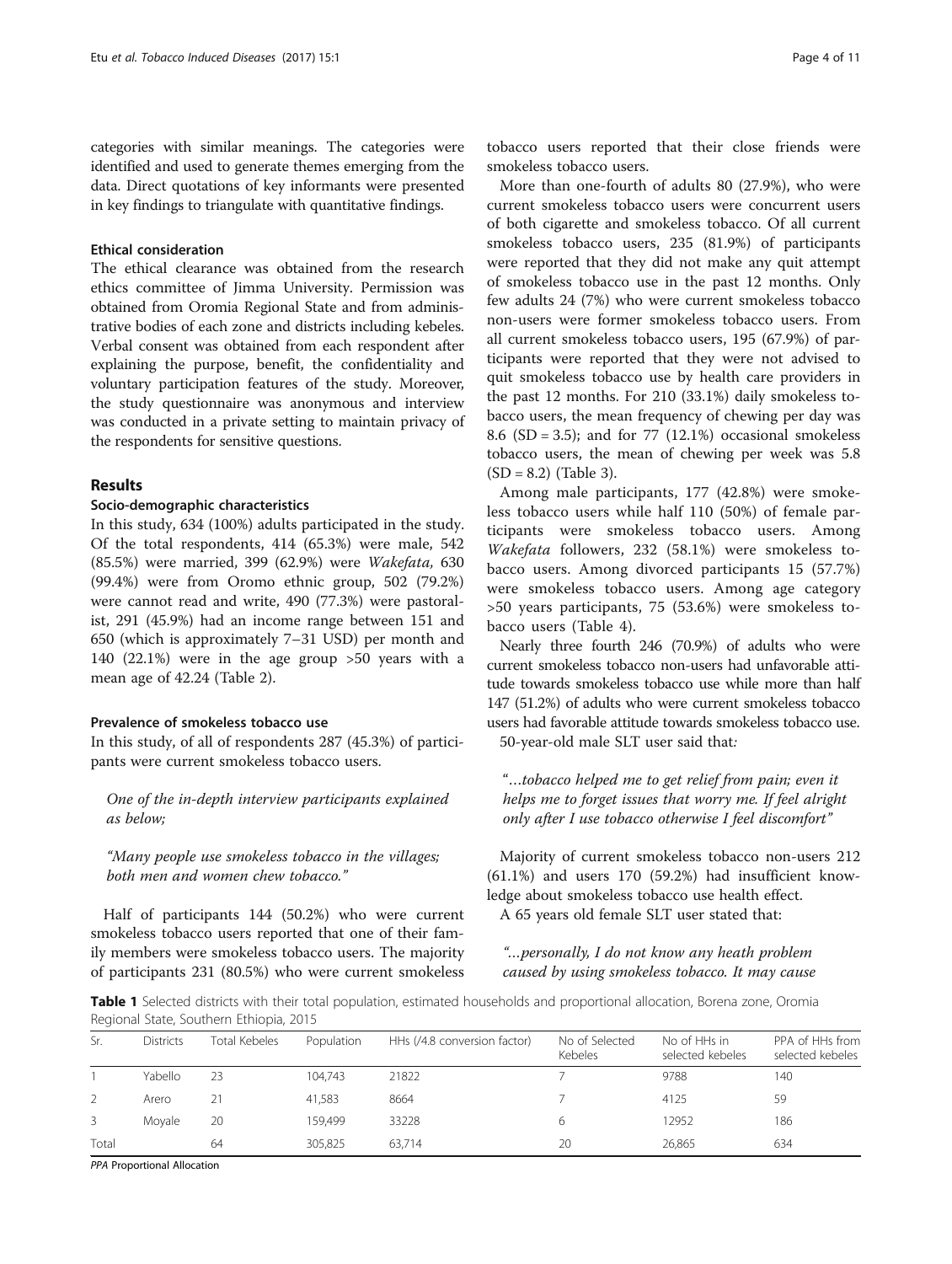<span id="page-4-0"></span>

| <b>Table 2</b> Socio-demographic characteristics of the study |
|---------------------------------------------------------------|
| participants, Borena zone, Oromia Regional State, Southern    |
| Ethiopia, 2015                                                |

| Characteristics of respondents | Number                                    | Percent          |      |
|--------------------------------|-------------------------------------------|------------------|------|
| Age category                   | Mean $\pm$ SD age (years)                 | $42.24 \pm 16.2$ |      |
|                                | $<$ 25                                    | 81               | 12.8 |
|                                | $25 - 30$                                 | 99               | 15.6 |
|                                | $31 - 35$                                 | 75               | 11.8 |
|                                | $36 - 40$                                 | 112              | 17.7 |
|                                | $41 - 45$                                 | 62               | 9.8  |
|                                | $46 - 50$                                 | 65               | 10.3 |
|                                | >50                                       | 140              | 22.1 |
| Sex                            | Male                                      | 414              | 65.3 |
|                                | Female                                    | 220              | 34.7 |
| Religion                       | Wakefata                                  | 399              | 62.9 |
|                                | Muslim                                    | 162              | 25.6 |
|                                | Christian                                 | 73               | 11.5 |
| Ethnicity                      | Oromo                                     | 630              | 99.4 |
|                                | Others <sup>a</sup>                       | $\overline{4}$   | .6   |
| Educational level              | Cannot read and write                     | 502              | 79.2 |
|                                | Read and write but no<br>formal education | 108              | 17.0 |
|                                | At least primary                          | 24               | 3.8  |
| Current marital status         | Single                                    | 41               | 6.5  |
|                                | Married                                   | 542              | 85.5 |
|                                | <b>Divorced</b>                           | 26               | 4.1  |
|                                | Widowed                                   | 25               | 3.9  |
| Occupation                     | Pastoralist                               | 490              | 77.3 |
|                                | Othersb                                   | 144              | 22.7 |
| Income category                | $0 - 150$                                 | 269              | 42.4 |
|                                | 151-650                                   | 291              | 45.9 |
|                                | 651-1400                                  | 69               | 10.9 |
|                                | 1401-2350                                 | 5                | .8   |

<sup>a</sup>Amhara, konso

<sup>b</sup>Agro pastoralist, merchants

discoloration of teeth; of course, this is not a big problem. Rather it serves as painkiller for teeth and head ache"

The majority of current smokeless tobacco users 184 (64.1%) had poor health risk perception of smokeless tobacco use.

In-depth interview respondent indicates that

"..I have been using this tobacco for almost 25 years, until now I did not experience any health problem. There is no disease caused by tobacco use rather it helps to cure pain such as teeth ache" [80 years old

male SLT user] A 36 year old SLT user and smoker added that

"I think using smokeless tobacco is less harmful than smoking cigarettes. I think cigarettes have 'something' that makes people addicted to the cigarettes."

Majority of current smokeless tobacco non-users 228 (65.7%) had low social pressure as compared to more than half 162 (56.4%) of current smokeless tobacco users who were reported that they had high social pressure towards smokeless tobacco use (Table [5\)](#page-7-0).

## A 48 year old in depth interview participant stated that

"My grand-mother showed me how to prepare and chew tobacco every time I stayed with her. She also said that it would help to avoid headache, mouth and teeth diseases."

"I have chewed tobacco for about ten years, I chew for my pleasure, when I have a tobacco after my food it makes my meal fantastic. My sons are not chewers and they blame me and have asked me not to chew. It makes me nervous with them sometimes and I reply to them that we are in a modern society, I can chew, and if chewing is bad why do the developed countries and people in our country produce smokeless tobacco, if they do not want people to chew?" –65-years –old male SLT user

## Factors associated with smokeless tobacco use (Bivariate analyses)

Female ( $p = .08$ ), >50 years age groups ( $p = .07$ ), Muslim ( $p = <.0001$ ), Christian ( $p = <.0001$ ), adult education: Read and write but no formal education  $(p = .13)$ , single ( $p = .05$ ), married ( $p = .01$ ), attitude: favorable ( $p = < .0001$ ), Health risk perception: Good perception  $(p = .01)$  and Social norm: High social pressure  $(p = < .0001)$  variables were statistically significant on bivariate analysis (Table [6\)](#page-8-0).

## Factors associated with smokeless tobacco use (Multiple variable analyses)

Religion: being Muslim (AOR = .21, 95% CI: .13, .33) and Christian (AOR = .38, 95% CI: .22, .67), Attitude: favorable attitude towards smokeless tobacco use (AOR = 2.12, 95% CI: 1.48, 3.04), Health risk perception: good health risk perception on smokeless tobacco use (AOR = .49, 95% CI: .34, .70) and social norm: high social pressure towards smokeless tobacco use (AOR  $= 1.73$ , 95% CI: 1.21, 2.47) were significantly associated with smokeless tobacco use (Table [6\)](#page-8-0).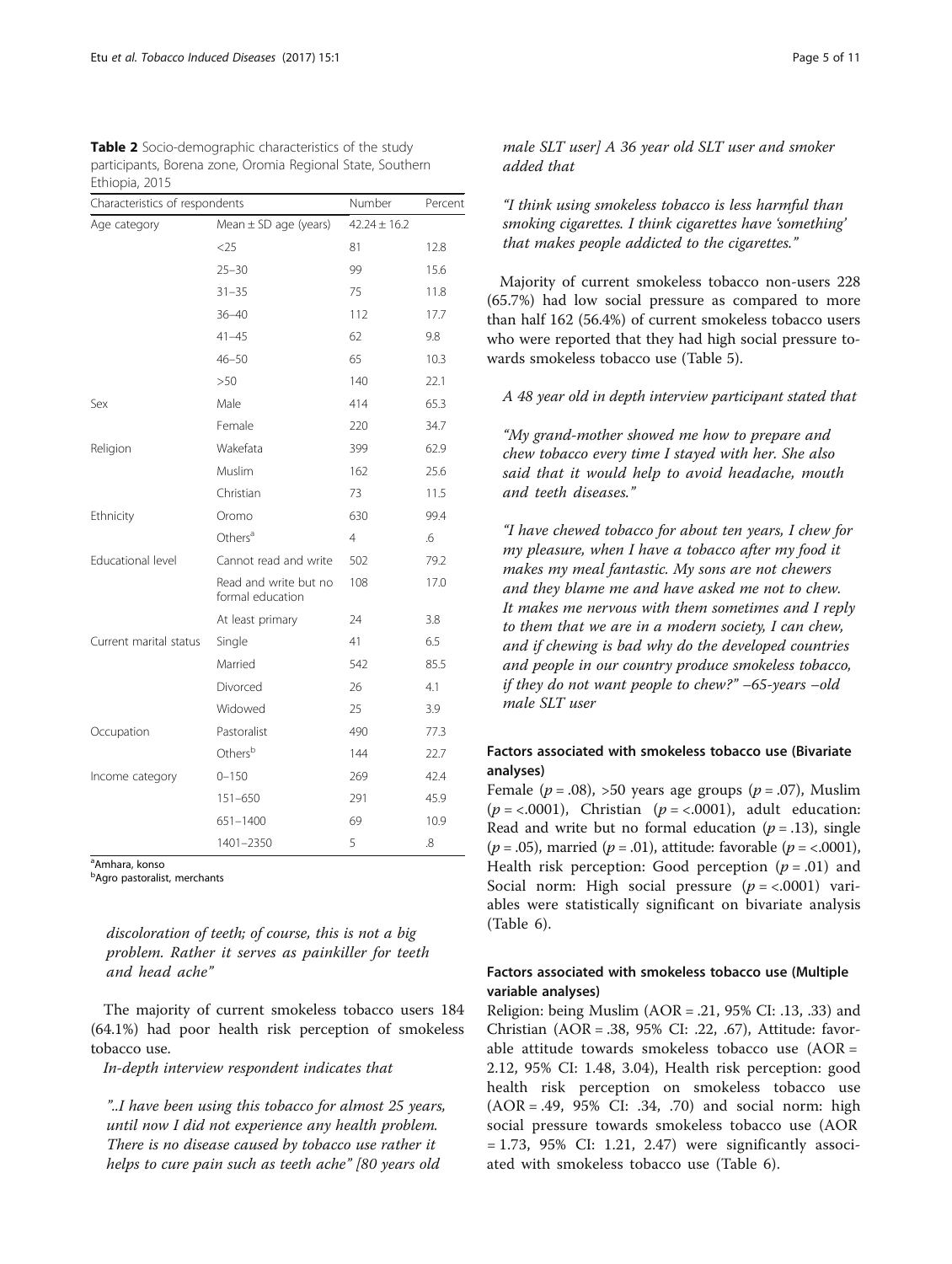### <span id="page-5-0"></span>Table 3 Detailed smokeless tobacco use status by Gender, Borena zone, Oromia Regional State, Southern Ethiopia, 2015

| Current smokeless tobacco status                                                      |                                 |                | Overall           |      | Male       | Female     |
|---------------------------------------------------------------------------------------|---------------------------------|----------------|-------------------|------|------------|------------|
|                                                                                       |                                 |                | No                | (% ) | N(%        | N(%)       |
| Current smokeless tobacco user                                                        | Daily user                      |                | 210               | 33.1 | 131 (20.7) | 79 (12.4)  |
|                                                                                       | Occasional user                 |                | 77                | 12.1 | 46 (7.2)   | 31(4.9)    |
| Occasional user                                                                       | Occasional user, formerly daily |                | 25                | 3.9  | 12(1.9)    | 13(2.0)    |
|                                                                                       | Occasional user, never daily    |                | 52                | 8.2  | 34(5.4)    | 18(2.8)    |
| Current non-user of smokeless tobacco                                                 | Former daily user               |                | 12                | 1.9  | 6(0.9)     | 6(0.9)     |
|                                                                                       | Former occasional user          |                | $12 \overline{ }$ | 1.9  | 11(1.7)    | 1(0.2)     |
|                                                                                       | Never smokeless user            |                | 323               | 50.9 | 220 (34.7) | 103(16.2)  |
| For currently daily users: Age at SLT use debut?                                      | <25 years                       |                | 146               | 69.5 | 93 (44.3)  | 53 (25.2)  |
|                                                                                       | 25-30 year                      |                | 17                | 8.1  | 17(8.1)    | 0(0.0)     |
|                                                                                       | $>30$ year                      |                | 11                | 5.2  | 4(1.9)     | 7(3.3)     |
|                                                                                       | I don't remember                |                | 36                | 17.1 | 17(8.1)    | 19 (9.0)   |
| For currently daily users: How soon after you wake up                                 | Within 5 min                    |                | 28                | 13.3 | 22 (10.5)  | 6(2.9)     |
| do you usually use smokeless tobacco for the first time?                              | 6 to 30 min                     |                | 103               | 49.0 | 70 (33.3)  | 33 (15.7)  |
|                                                                                       | 31 to 60 min                    |                | 35                | 16.7 | 16(7.6)    | 19(9.0)    |
|                                                                                       | More than 60 min                |                | 44                | 21.0 | 23 (11.0)  | 21 (10.0)  |
| For currently daily users: On average, how many times a                               | Chewing tobacco                 | 2              | 4                 | 1.9  | 2(1.0)     | 2(1.0)     |
| day do you use the following products?                                                |                                 | 3              | 11                | 5.2  | 5(2.4)     | 6(2.9)     |
|                                                                                       |                                 | 4              | 15                | 7.1  | 9(4.3)     | 6(2.9)     |
|                                                                                       |                                 | 5              | 13                | 6.2  | 7(3.3)     | 6(2.9)     |
|                                                                                       |                                 | >5             | 167               | 79.5 | 108(51.4)  | 59 (28.1)  |
| For occasional user: How many times a week do you                                     | Chewing tobacco                 | 2              | 8                 | 10.4 | 6(7.8)     | 2(2.6)     |
| usually use the following products?                                                   |                                 | 3              | 25                | 32.5 | 18 (23.4)  | 7(9.1)     |
|                                                                                       |                                 | $\overline{4}$ | 27                | 35.1 | 13 (16.9)  | 14 (18.2)  |
|                                                                                       |                                 | 5              | 5                 | 6.5  | 2(2.6)     | 3(3.9)     |
|                                                                                       |                                 | >5             | 12                | 15.6 | 7(9.1)     | 5(6.5)     |
| For currently SLT users: family members using SLT?                                    | Yes                             |                | 144               | 50.2 | 88 (30.7)  | 56 (19.5)  |
|                                                                                       | <b>No</b>                       |                | 143               | 49.8 | 89 (31.0)  | 54 (18.8)  |
| For currently SLT users: close friends smoke or chew tobacco?                         | Yes                             |                | 231               | 80.5 | 148 (51.6) | 83 (28.9)  |
|                                                                                       | No                              |                | 56                | 19.5 | 29 (10.1)  | 27(9.4)    |
| For currently SLT users: In addition to chewing or snuffing or                        | Yes                             |                | 80                | 27.9 | 57 (19.9)  | 23(8.0)    |
| applying SLT, do you smoke cigarette                                                  | No                              |                | 207               | 72.1 | 120 (41.8) | 87 (30.3)  |
| For currently SLT users: During the past 12 months, have you                          | Yes                             |                | 52                | 18.1 | 36 (12.5)  | 16(5.6)    |
| tried to stop using smokeless tobacco?                                                | No                              |                | 235               | 81.9 | 141 (49.1) | 94 (32.8)  |
| Noticed anti SLT use information in newspapers or in magazines<br>in the last 30 days | Yes                             |                | 21                | 3.3  | 11(1.7)    | 10(1.6)    |
|                                                                                       | No                              |                | 613               | 96.7 | 403 (63.6) | 210 (33.1) |
| Noticed anti SLT use information on television or radio in the                        | Yes                             |                | 53                | 8.4  | 31(4.9)    | 22(3.5)    |
| last 30 days                                                                          | No                              |                | 581               | 91.6 | 383 (60.4) | 198 (31.2) |
| Advised by health professionals to stop using smokeless tobacco                       | Yes                             |                | 92                | 32.1 | 55 (19.2)  | 37 (12.9)  |
| in past 12 months,                                                                    | No                              |                | 195               | 67.9 | 122 (42.5) | 73 (25.4)  |

## Discussion

The results of the study revealed that the prevalence of current users of smokeless tobacco was 45.3% among participants. The study conducted in Republic of Congo

indicated, however, 18% of adults were users of smokeless tobacco [\[28\]](#page-10-0). This finding is higher than findings in non-pastoralist areas of Congo. The difference between the studies might be explained by the difference in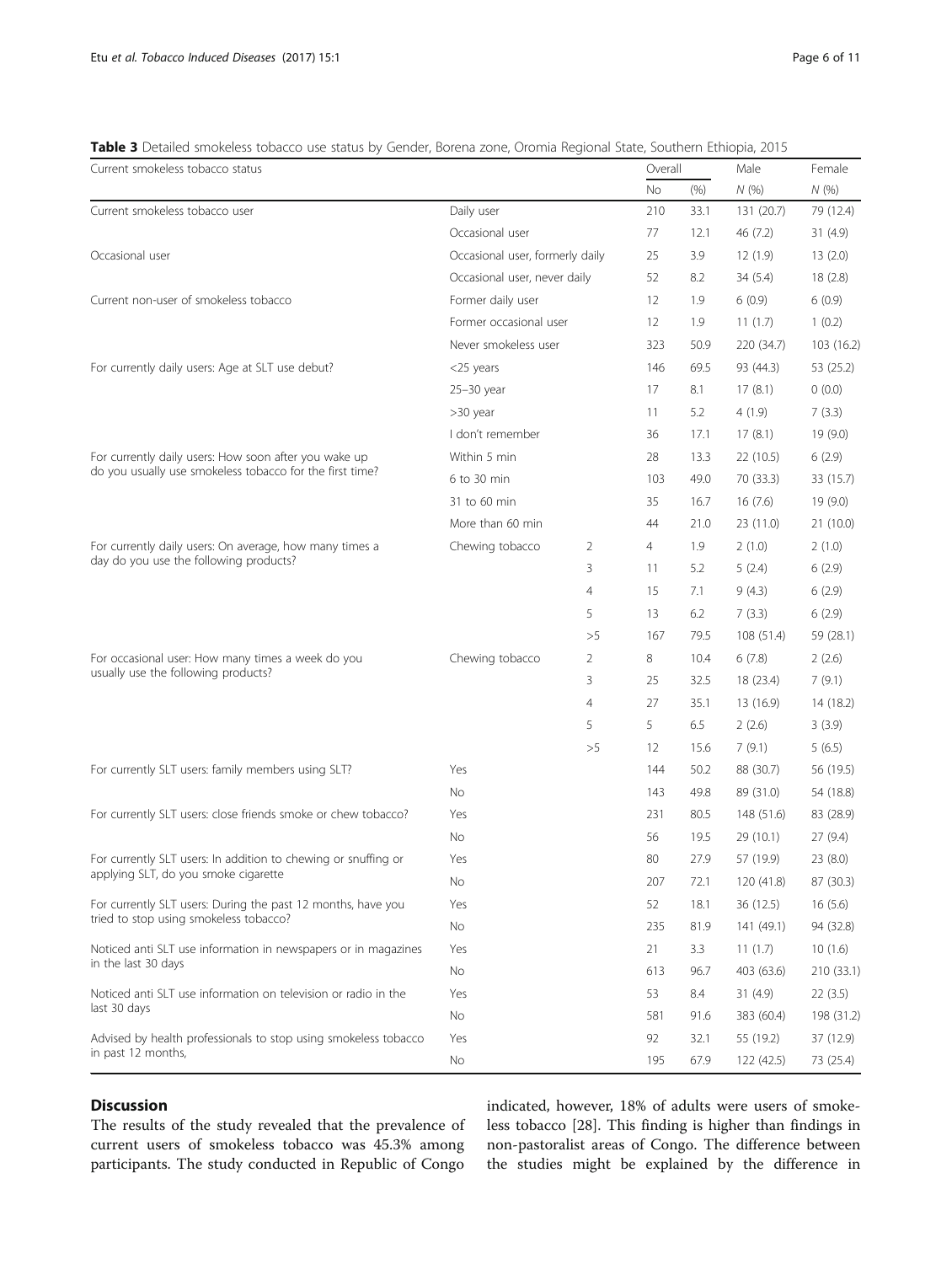<span id="page-6-0"></span>Table 4 Prevalence of smokeless tobacco use by demographic characteristics of respondents, Borena zone, Oromia Regional State, Southern Ethiopia, 2015

| Characteristics of respondents |                                           | Current smokeless tobacco<br>status |                                |  |  |
|--------------------------------|-------------------------------------------|-------------------------------------|--------------------------------|--|--|
|                                |                                           | Non users<br>$(n = 347)$            | Users<br>$(n = 287)$<br>No (%) |  |  |
|                                |                                           | No (%)                              |                                |  |  |
| Age category                   | $<$ 25                                    | 48 (59.3)                           | 33 (40.7)                      |  |  |
|                                | $25 - 30$                                 | 55 (55.6)                           | 44 (44.4)                      |  |  |
|                                | $31 - 35$                                 | 44 (58.7)                           | 31 (41.3)                      |  |  |
|                                | $36 - 40$                                 | 63 (56.2)                           | 49 (43.8)                      |  |  |
|                                | $41 - 45$                                 | 39 (62.9)                           | 23 (37.1)                      |  |  |
|                                | $46 - 50$                                 | 33 (50.8)                           | 32 (49.2)                      |  |  |
|                                | >50                                       | 65 (46.4)                           | 75 (53.6)                      |  |  |
| Sex                            | Male                                      | 237 (57.2)                          | 177 (42.8)                     |  |  |
|                                | Female                                    | 110 (50)                            | 110 (50)                       |  |  |
| Religion                       | Wakefata                                  | 167 (41.9)                          | 232 (58.1)                     |  |  |
|                                | Muslim                                    | 129 (79.6)                          | 33 (20.4)                      |  |  |
|                                | Christian                                 | 51 (69.9)                           | 22 (30.1)                      |  |  |
| Ethnicity                      | Oromo                                     | 346 (54.9)                          | 284 (45.1)                     |  |  |
|                                | Others <sup>a</sup>                       | 1(25)                               | 3(75)                          |  |  |
| Educational status             | Cannot read and write                     | 267 (53.2)                          | 235 (46.8)                     |  |  |
| of mothers                     | Read and write but<br>no formal education | 66 (61.1)                           | 42 (38.9)                      |  |  |
|                                | At least primary                          | 14 (58.3)                           | 10(41.7)                       |  |  |
| Current marital                | Single                                    | 22 (53.7)                           | 19 (46.3)                      |  |  |
| status                         | Married                                   | 307 (56.6)                          | 235 (43.4)                     |  |  |
|                                | Divorced                                  | 11(42.3)                            | 15(57.7)                       |  |  |
|                                | Widowed                                   | 7(28)                               | 18 (72)                        |  |  |
| Occupation                     | Pastoralist                               | 269 (54.9)                          | 221 (45.1)                     |  |  |
|                                | Othersb                                   | 78 (54.2)                           | 66 (45.8)                      |  |  |
| Income category                | $0 - 150$                                 | 155 (57.6)                          | 114 (42.4)                     |  |  |
|                                | 151-650                                   | 149 (51.2)                          | 142 (48.8)                     |  |  |
|                                | 651-1400                                  | 40 (58)                             | 29 (42)                        |  |  |
|                                | 1401-2350                                 | 3(60)                               | 2(40)                          |  |  |

<sup>a</sup>Amhara, konso

<sup>b</sup>Agro pastoralist, merchants

culture, socio-economic and study settings (non-pastoralist). The current studies reported that large numbers of adults were user of smokeless tobacco in pastoralist communities of Ethiopia [[36](#page-10-0), [37](#page-10-0)]. This implies that lack of recognition of perceived seriousness of smokeless tobacco as a significant reason for exposing to disease, harmful to the environment, social embarrassment and family conflict, which lead to high smokeless tobacco use in this population.

This condition was reflected from IDI participants;

"Although I don't like chewing tobacco, I feel it's normal. As you see it is very common in our community, it's normal for people to chew tobacco." [−−43-year-old health care provider]

In this study, adults mentioned many reasons that made them to start SLT use. About 21 (20.8%) of them reported that they started SLT use from their close friends, 7.9% from family circle, 6.8% due to illness, debut 2.7% from neighbor elders, 1.4% due to sorrow and 5.7% due to others reasons.

This condition was reflected from IDI participants;

"Chewing is our traditional habit that we follow when we grow old; it can help to avoid mouth and teeth diseases." –56 years old male SLT user

"I think chewing helps us care for our teeth, I've tried to chew tobacco but I always got dizzy, then I stopped. I sometimes put a small amount of tobacco to crush with my teeth when I have toothache." -41-year-old female SLT user

"When I was young my father asked me to buy smokeless tobacco for him. Every time I bought smokeless tobacco I lit them for him and I sometimes put the smokeless tobacco in my mouth, I did this repeatedly. I liked smokeless tobacco and I saved some money to buy smokeless tobacco for myself and hide them from people in my family and my village. I would find secret places to chew tobacco, later after getting married and having children I dared to chew tobacco in public." –64-year-old male SLT user

Muslims and Christians were 79 and 62% less likely to use SLT (AOR = .21, 95% CI: .13, .33) and (AOR = .38, 95% CI: .22, .67) as compared to Wakefata respectively. A possible reason for this finding may be due to local tradition and culture that influence pastoralist communities using smokeless tobacco. Moreover, Wakefata, indigenous religion in the Oromo communities, is most common among Borena pastoralist communities. Borena pastoralist community believe that smokeless tobacco which locally called 'Derara' is highly respected in their culture and used on different public ceremonies such as asking woman for marriage, power handover in Gada system (the Gada system is a complex institutional organization that embraced the Oromo peoples' political, social, economic and religious life in entirety), wedding ceremony, during new baby born etc. This implies that culturally, smokeless tobacco is highly respected and has great value in this community.

This condition was reflected from IDI participants;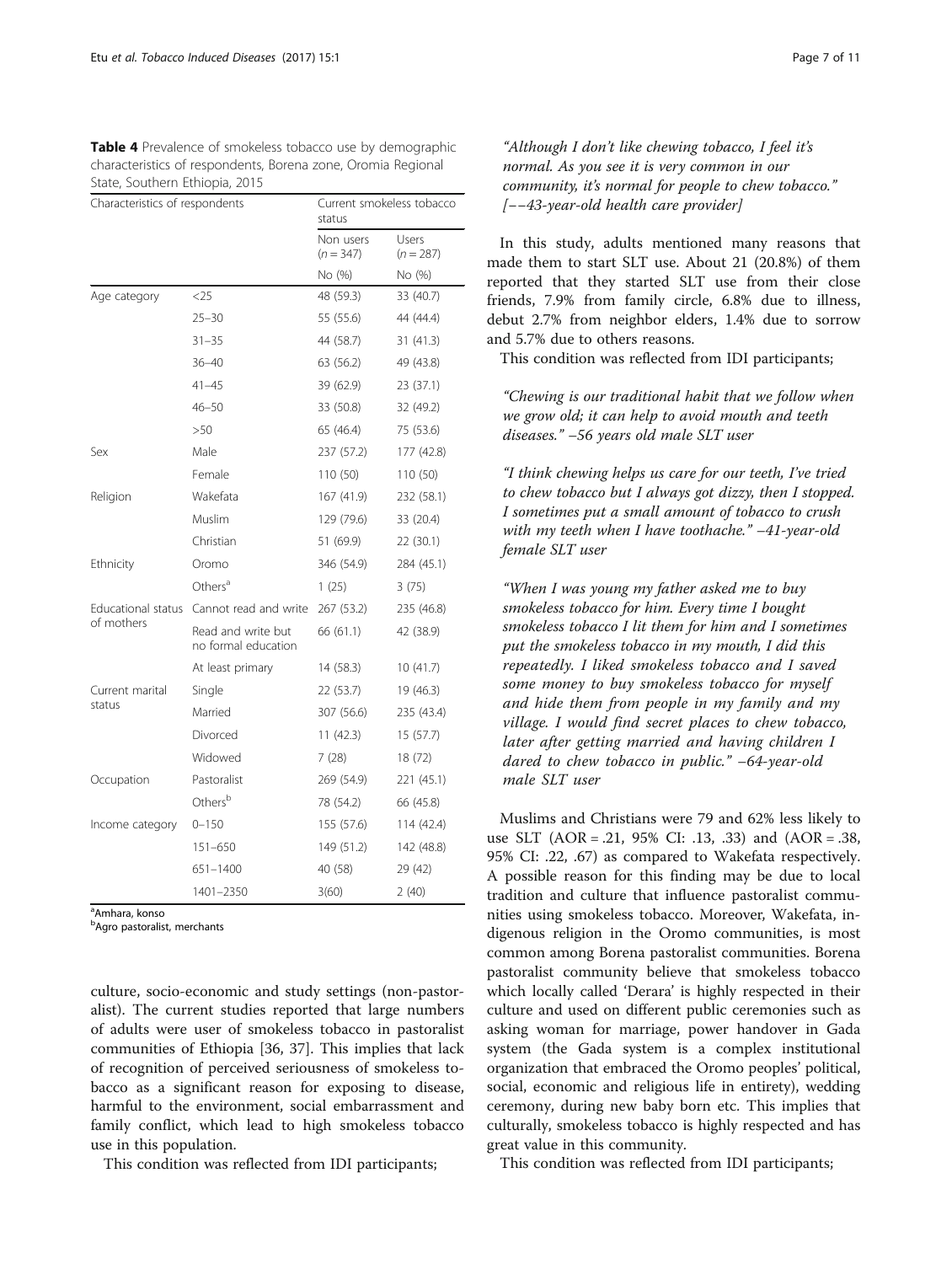| Characteristics                        | Current smokeless tobacco status |                       |      |                   |      |
|----------------------------------------|----------------------------------|-----------------------|------|-------------------|------|
|                                        |                                  | Non users $(n = 347)$ |      | Users $(n = 287)$ |      |
|                                        |                                  | N <sub>0</sub>        | (% ) | N <sub>0</sub>    | (% ) |
| Attitude towards smokeless tobacco use | Unfavorable                      | 246                   | 70.9 | 140               | 48.8 |
|                                        | Favorable                        | 101                   | 29.1 | 147               | 51.2 |
| Knowledge about SLT health effect      | Insufficient knowledge           | 212                   | 61.1 | 170               | 59.2 |
|                                        | Sufficient knowledge             | 135                   | 38.9 | 117               | 40.8 |
| Health risk perception                 | Poor perception                  | 188                   | 54.2 | 184               | 64.1 |
|                                        | Good perception                  | 159                   | 45.8 | 103               | 35.9 |
| Social norm                            | Low social pressure              | 228                   | 65.7 | 125               | 43.6 |
|                                        | High social pressure             | 119                   | 34.3 | 162               | 56.4 |

<span id="page-7-0"></span>Table 5 Knowledge, Attitudes, Health risk perception and Social norm characteristics of Respondents by category, Borena zone, Oromia Regional State, Southern Ethiopia, 2015

"Using smokeless tobacco became a habit a long time ago. In our society, people serve chewable tobacco to guests; for instance, chewable tobaccos are served in wedding ceremonies, new baby born and traditional ceremonies." – 30 –years-old health care provider

"I think chewing tobacco is a normal habit, it is commonly accepted in our traditional instructions for women to symbol of respect to welcome or greet guests who come to their house. When men visit to their house, women serve them smokeless tobacco. So to be perfect men a long time ago, men chewed." –56-year-old man SLT user

This finding showed that adults who believed that smokeless tobacco use is harmful to health were less likely use smokeless tobacco currently. The perception that smokeless tobacco use was harmful to health remained negatively associated with current use of smokeless tobacco use (AOR = .49, 95% CI: .34, .70). This finding is in line with study conducted in Republic of Congo [[23\]](#page-10-0). This implies that adults who perceived tobacco as harmful to their health might do so to all forms of tobacco.

This condition was reflected from IDI participants;

"I hate using smokeless tobacco because the tobacco smell makes me sick, like having nausea and headache." –36-yearold-male non-SLT user

"I don't like using smokeless tobacco because it makes chewers sick and dirty, my uncle who is a chewer coughs every day, it resembles like had tuberculosis and his body is full of tobacco smells, he always spits his saliva." –41-year-old male non-SLT user

This finding showed that adults who thought that smokeless tobacco use was favorable were two times more likely to be currently using smokeless tobacco. (AOR = 2.12, 95% CI: 1.48, 3.04). The possible reasons for this finding might be due to personal believe and lack of recognition of seriousness of SLT use. Moreover, the community thought that SLT is not inhaled as cigarette smoking so that STL use has no adverse effect. However, the study conducted in Bangladesh showed that compared to non-users, SLT users were less likely  $(p < 0.05)$  to believe that diseases were associated with SLT use [\[38](#page-10-0)]. The difference between the studies might be explained by community awareness and knowledge on effect of SLT use on their health. This implies that SLT use is highly influenced by personal attitude and knowledge in this population.

This condition was reflected from IDI participants;

"I have chewed tobacco for many years, but I did not have any sickness. I saw the older generation, my grandmother, my mother, they chew tobacco, and they did not have any disease, in fact their teeth stayed very strong until they passed away." –50-year-old male SLT user

"Chewing tobacco would cause no harm as it does not have smoke, it just stays in the mouth and then they spit it out." –43-year-old female- SLT user

This finding showed that adults who had high social pressure towards smokeless tobacco use were nearly two times more likely to use smokeless tobacco as compared to adults who had low social pressure towards smokeless tobacco use (AOR = 1.73, 95% CI: 1.21, 2.47). Possible reason for this finding might be due to perception that social norms are what an individual believes others are doing or would approve of play an important role in SLT use. This implies that social norms are important determinants of healthy behaviors in this community.

This condition was reflected from IDI participants;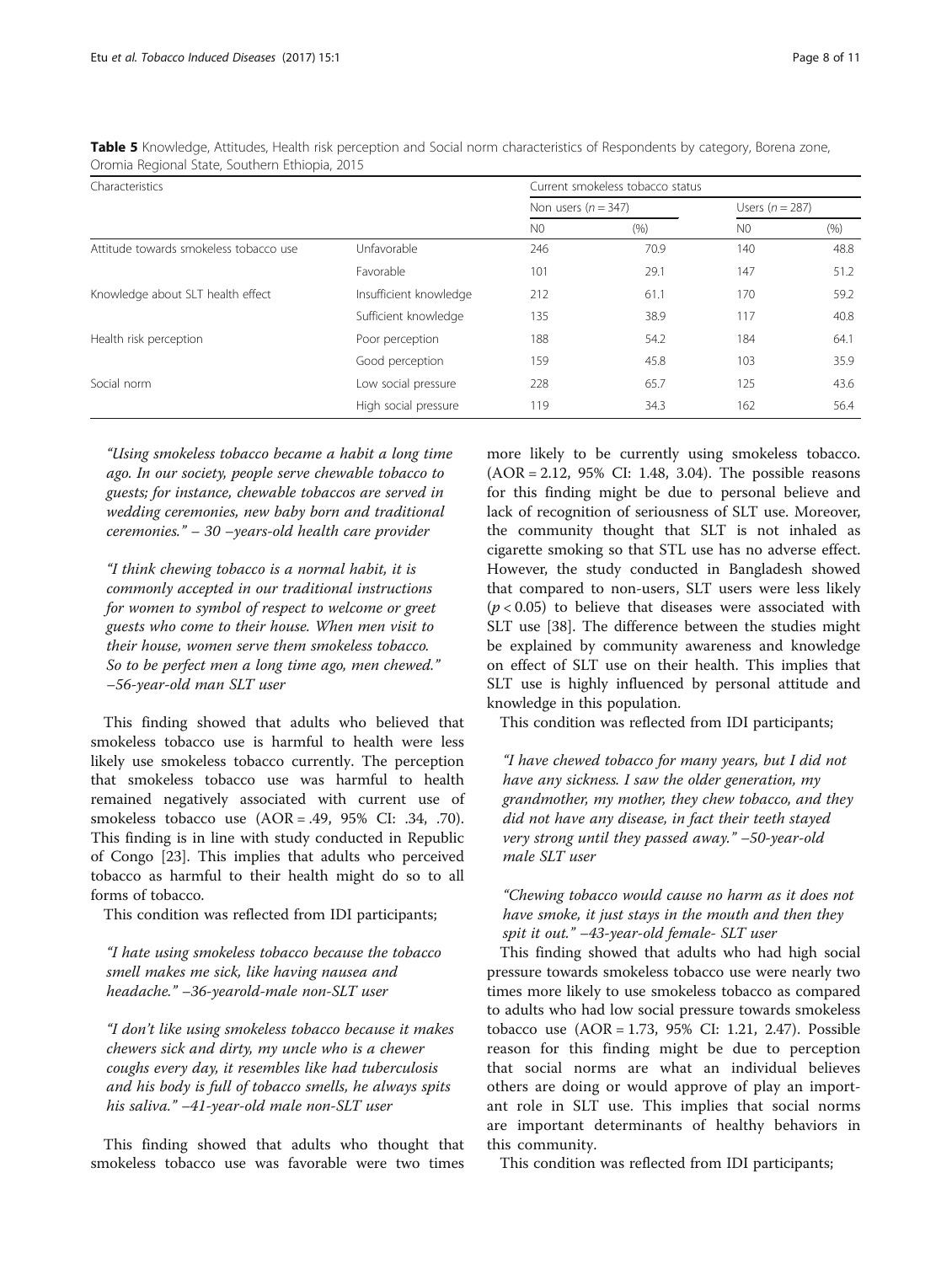## <span id="page-8-0"></span>Table 6 Factors associated with smokeless tobacco use, Borena zone, Oromia Regional State, Southern Ethiopia, 2015

| Characteristics of respondents     |                                           |                         | Current smokeless tobacco status |                                    | Adjusted OR          |
|------------------------------------|-------------------------------------------|-------------------------|----------------------------------|------------------------------------|----------------------|
|                                    |                                           | Non users $(n=$<br>347) | Users $(n =$<br>287)             |                                    | (95% CL)             |
|                                    |                                           | No (%)                  | No (%)                           |                                    |                      |
| Age category                       | $<$ 25                                    | 48 (13.8)               | 33 (11.5)                        | $\mathbf{1}$                       |                      |
|                                    | $25 - 30$                                 | 55 (15.9)               | 44 (15.3)                        | 1.16(0.64,2.11)                    |                      |
|                                    | $31 - 35$                                 | 44 (12.7)               | 31 (10.8)                        | 1.03 (0.54,1.94)                   |                      |
|                                    | $36 - 40$                                 | 63 (18.2)               | 49 (17.0)                        | 1.13 (0.63,2.02)                   |                      |
|                                    | $41 - 45$                                 | 39 (11.2)               | 23(8.0)                          | .86 (0.44,1.69)                    |                      |
|                                    | $46 - 50$                                 | 33 (9.5)                | 32 (10.3)                        | 1.41 (0.73,2.72)                   |                      |
|                                    | >50                                       | 65 (18.7)               | 75 (26.1)                        | 1.68 (0.97,2.92)                   |                      |
| Sex                                | Male                                      | 237 (68.3)              | 177(61.7)                        | $\mathbf{1}$                       |                      |
|                                    | Female                                    | 110(31.7)               | 110 (38.3)                       | 1.34 (0.96, 1.86)                  |                      |
| Religion                           | Wakefata                                  | 167(48.1)               | 232 (80.8)                       | $\mathbf{1}$                       | $\mathbf{1}$         |
|                                    | Muslim                                    | 129 (37.2)              | 33 (11.5)                        | $.84$ (.12, .28)*                  | $.21$ $(.13, .33)$   |
|                                    | Christian                                 | 51 (14.7)               | 22(7.7)                          | $.31$ (.18, .53)*                  | .38 (.22, .67)       |
| Ethnicity                          | Oromo                                     | 346 (99.7)              | 284 (99.0)                       | $\mathbf{1}$                       |                      |
|                                    | Others*@                                  | 1(0.3)                  | 3(1.0)                           | 3.66 (.38, 35.31)                  |                      |
| Educational status of mothers      | Cannot read and write                     | 267 (76.9)              | 235 (81.9)                       | $\mathbf{1}$                       |                      |
|                                    | Read and write but no formal<br>education | 66 (19.0)               | 42 (14.6)                        | .72 (.47, 1.11)                    |                      |
|                                    | At least primary                          | 14(4.0)                 | 10(3.5)                          | .81 (.35,1.86)                     |                      |
| Current marital status             | Single                                    | 22(6.3)                 | 19(6.6)                          | $.34$ $(.12, .98)$                 |                      |
|                                    | Married                                   | 307 (88.5)              | 235 (81.9)                       | .30(.12, 0.72)                     |                      |
|                                    | Divorced                                  | 11(3.2)                 | 15(5.2)                          | $.53$ (.17, 1.71)                  |                      |
|                                    | Widowed                                   | 7(2.0)                  | 18(6.3)                          | $\mathbf{1}$                       |                      |
| Occupation                         | Pastoralist                               | 269 (77.5)              | 221 (77.0)                       | 1                                  |                      |
|                                    | Others**\$                                | 78 (22.5)               | 66 (23.0)                        | $1.03$ (.71, 1.50)                 |                      |
| Income category                    | $0 - 150$                                 | 155 (44.7)              | 114 (39.7)                       | $\mathbf{1}$                       |                      |
|                                    | 151-650                                   | 149 (42.9)              | 142 (49.5)                       | 0.91(0.15, 5.51)                   |                      |
|                                    | 651-1400                                  | 40 (11.5)               | 29 (10.1)                        | 0.70(0.12, 4.23)                   |                      |
|                                    | 1401-2350                                 | 3(0.9)                  | 2(0.7)                           | $0.92$ (0.14, 5.86)                |                      |
| Attitude towards smokeless tobacco | Unfavorable                               | 246 (70.9)              | 140 (48.8)                       | $\mathbf{1}$                       | 1                    |
| use                                | Favorable                                 | 101 (29.1)              | 147 (51.2)                       | 2.56 (1.84,<br>$3.55$ <sup>*</sup> | 2.12 (1.48,<br>3.04) |
| Knowledge about SLT health effect  | Insufficient knowledge                    | 212(61.1)               | 170 (59.2)                       | $\mathbf{1}$                       |                      |
|                                    | Sufficient knowledge                      | 135 (38.9)              | 117 (40.8)                       | 1.08 (.79, 1.49)*                  |                      |
| Health risk perception             | Poor perception                           | 188 (54.2)              | 184 (64.1)                       | $\mathbf{1}$                       | $\mathbf{1}$         |
|                                    | Good perception                           | 159 (45.8)              | 103 (35.9)                       | $.66$ (.48, .91)*                  | .49 (.34, .70)       |
| Social norm                        | Low social pressure                       | 228 (65.7)              | 125 (43.6)                       | $\mathbf{1}$                       | 1                    |
|                                    | High social pressure                      | 119 (34.3)              | 162 (56.4)                       | 2.48 (1.80,<br>$(3.43)^*$          | 1.73 (1.21,<br>2.47) |

\*statistically significant at  $p < 0.05$ @Amhara, konso \$Agro pastoralist, merchants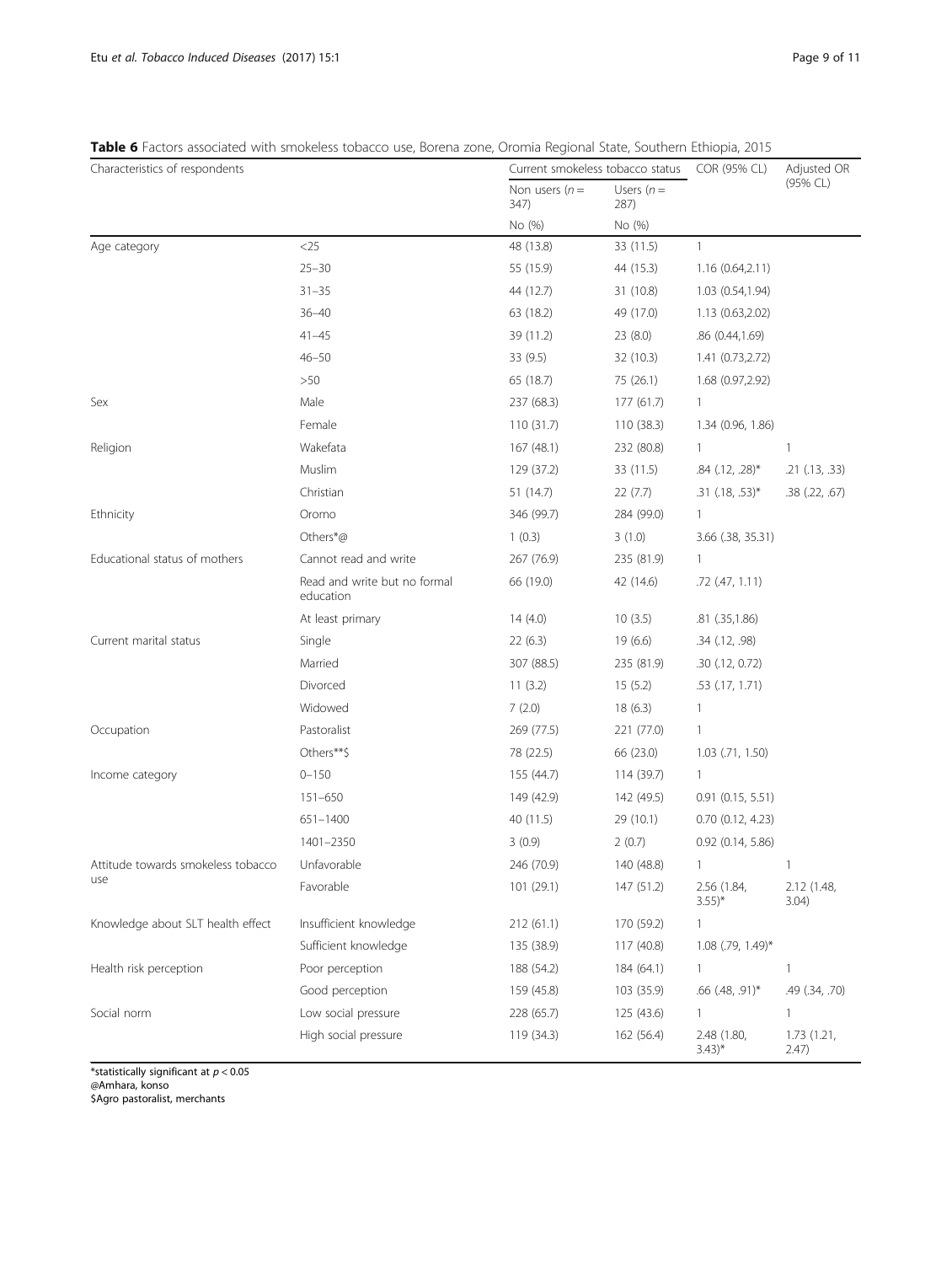"I think that there is no benefit from chewing tobacco, but people just do it as habit, they saw others do it so they follow them, and then it becomes their habit." –35-years-old male SLT user

The main strength of this study is that being among pastoralist community and the first research in Ethiopia on smokeless tobacco use. Limitation of this study is that in addition to the cross sectional design, study conducted on pastoralist communities in Borena zone and cannot be generalized to all communities in Ethiopia.

### Conclusion and recommendation

Smokeless tobacco use (chewing) is very common in the selected districts of the Borena zone. The practice is strong linked to the lifestyle of the community. With regard to attitudes and social norms of community toward smokeless tobacco use, there is strong positive association on smokeless tobacco use. Being Muslim or Christian and having good perception toward the use of smokeless tobacco may be a protective factor, which prevents adults from using up smokeless tobacco. In addition, community adults are unaware of risks related to tobacco chewing.

Therefore, we recommend that smokeless tobacco control policy should be set at national level and encourages local health departments to work with tobacco control coalitions to educate the public on the negative health consequences of smokeless tobacco products. Health improvement strategies focusing on information, education, and communication on Smokeless Tobacco use is essential to help community change their practices and behaviors. In the community at large, meetings or seminars with religious leaders and 'Aba Gadas' (Fathers of the 'Gada', equivalent of president in modern governments) should be promoted as a way of short term intervention to discuss the consequences of using Smokeless tobacco. Community members should discourage harmful traditional practices those promoted Smokeless tobacco use

District health offices and other responsible bodies should expand anti-tobacco media campaigns through all possible means, such as mass media (TV, radio) and inter-personal communication (IPC) like community group discussion, men's clubs, and women's clubs to discuss smokeless tobacco use in the community. The capacity of existing community volunteers should be built to provide education on tobacco and help community people quit using smokeless tobacco. In addition, tobacco control in the community should start with the fundamental steps of educating the community on smokeless tobacco use-related diseases.

Community should be encouraged to work together to prevent using smokeless tobacco initiation and cessation. Capacity building should focus on skills to analyze the

impact of smokeless tobacco use on the health and economy of individuals, families and the community at large. Community level tobacco control should focus on changing people's knowledge, attitudes, perceptions and social norms with regard to smokeless tobacco use.

Health care providers should provide Health Education for adults with current use of smokeless tobacco use., Health care providers need to be aware and proactive in prevention and cessation activities; Health messages on chewing tobacco should be tailored to the local context, and proper help should be provided to help people quit chewing; Community people should be trained on knowledge and skills to quit using smokeless tobacco. Further research focusing on health effect of chew and spit tobacco should be conducted.

#### Abbreviations

CTCA: Tobacco Control in Africa; ETB: Ethiopian Birr; FMoH: Federal Minister of Health; GATS: Global Adult Tobacco Survey; GTSS: Global Tobacco Surveillance System; HHs: Households; ICD: International Classification of Diseases; LMICs: Low and middle income countries; SLT: Smokeless tobacco; ST: Smokeless tobacco; TSNAs: Tobacco-specific nitrosamines; USD: United State Dollar; WHO: World Health Organization

#### Acknowledgment

We thank Centre for Tobacco Control in Africa (CTCA), hosted by the Makerere University School of Public Health (MakSPH) for funding this research through the tobacco control Research Grants Project funded by IDRC and Jimma University for giving us this opportunity to conduct the study. Our special thanks also go to Ms. Kellen Nyamurungi for her constructive comments and suggestions in all steps of our dissertation. Our special gratitude also goes to all staffs of Oromia regional health bureau, Borena Zone Health Department, Arero, Yabelo and Moyale districts health office for providing us required information. We are also thankful to data collectors and adults who participated in study.

### Funding

This study was funded by Centre for Tobacco Control in Africa (CTCA) and International Development Research Centre (IDRC) [grant number: OT15250UG0157373 - OTT]. The funder has no role in study design, data collection, analysis, interpretation of data, and in writing the manuscript.

#### Availability of data and materials

The data generated during and/or analysed during the current study are available from the corresponding author on reasonable request.

#### Authors' contribution

ES wrote the proposal, participated, analyzed the data and drafted the paper. DH and MA participated in data collection, data analysis and revised drafts of the paper. All authors read and approved the final manuscript.

#### Competing interests

The authors declare that they have no competing interest.

#### Consent for publication

Not applicable.

#### Ethics approval and consent to participate

The study was approved by the research ethics committee of Jimma University (Ref: RPGC/200/2015). Verbal consent was obtained from each respondent after explaining the purpose, benefit, the confidentiality and voluntary participation features of the study.

#### Author details

<sup>1</sup>Negele Borena Health Science College, Oromia Regional State, Negele Borena, Ethiopia. <sup>2</sup>College of Health Sciences, Department of Epidemiology Jimma University, Jimma, Ethiopia. <sup>3</sup>College of Health Sciences, Department